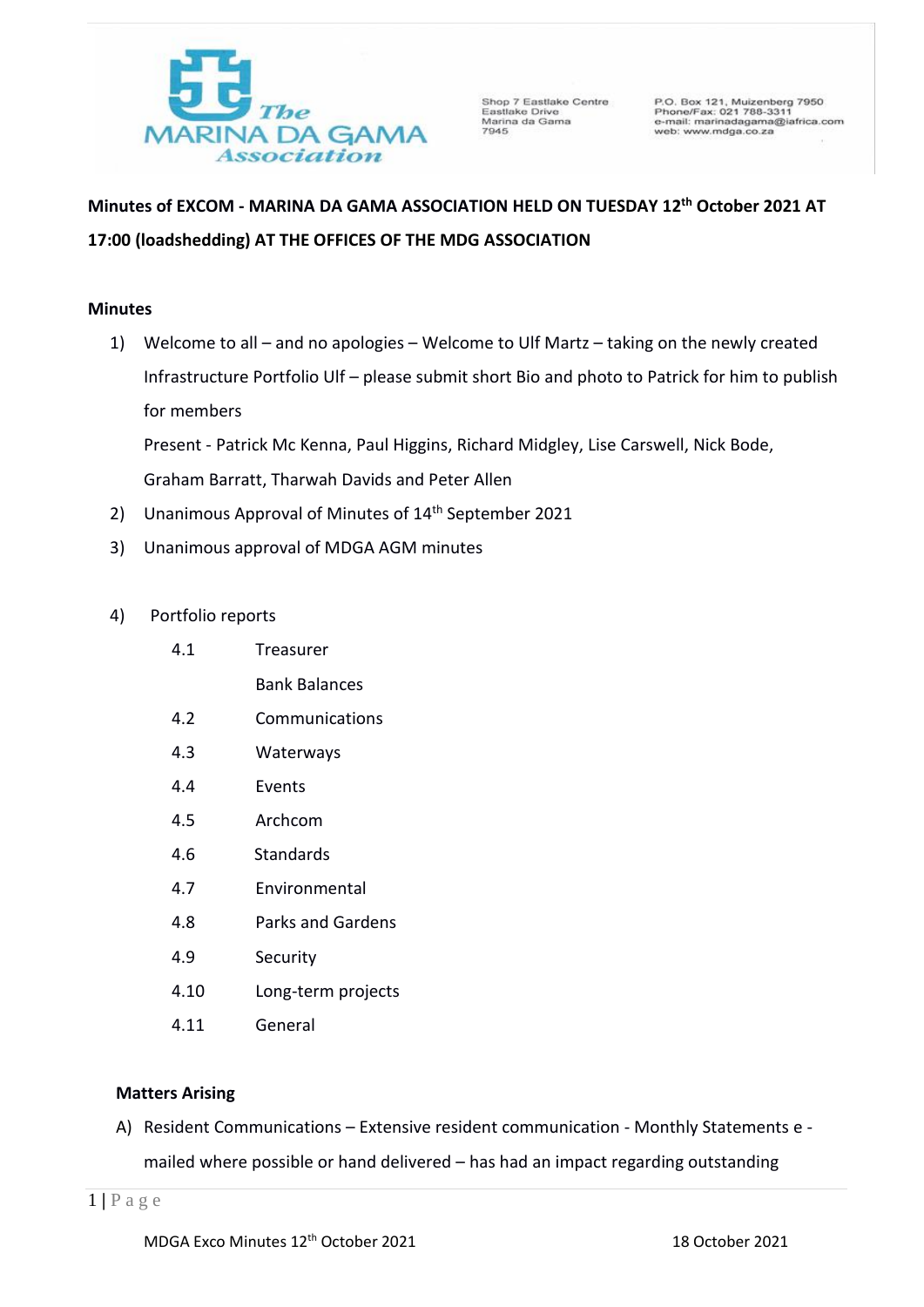Subscription payments. Exco is determined to clear all outstanding's – and there has been significant improvement in the outstanding's of previous subscription payment and current year payments are showing record payments. Thanks to our debt collectors and Bookkeeper and Office Manager for their devoted energies in this regard.

| Year          | 2021 Y/E            | <b>2022 YTD</b> | <b>Diff</b> |
|---------------|---------------------|-----------------|-------------|
| 2017          | R44 511             | R35 997         | R8 514      |
| 2018          | R <sub>28</sub> 797 | R22465          | R6 332      |
| 2019          | R83 411             | R39 351         | R44 060     |
| 2020          | R212 202            | R72 283         | R139 919    |
| Current       |                     | R224 995        | R700 405    |
| <b>Total</b>  |                     |                 |             |
| <b>Income</b> |                     |                 | R899 230    |

- B) Waterways in MDG still closed and Portfolio makes an impassioned plea for residents to clear their 2 meters.
- C) Budgets RM will be providing Exco with revised budgets - Sent out on the 13<sup>th</sup> for careful scrutiny and it is timeous to consider the 2022 budgets.
- D) Security Cameras are installed in Battleridge and fully functional. At last stage of the POS Coniston Park cameras. SAPS has requested to have a special ops evening in the Marina. Peter will be in contact with main security providers as well as all our neighbourhood watches and Island security groups for active participation and to show our support for SAPS.
- E) The Marina Da Gama Christmas Carols Lise looking for Father Christmas suggestions.

General discussions regarding sticking to commitments made. Discussed role for Infrastructure Portfolio – covering all City of Cape Town infrastructure – potable water supply, electrical installations, sewerage and pump station, roads and roadways including road markings and some future looking investments like SAPS Police Station at Vrygrond.

# Meeting finished at 18h00

5. Date of next meeting - 9<sup>th</sup> November 2021 at 18h00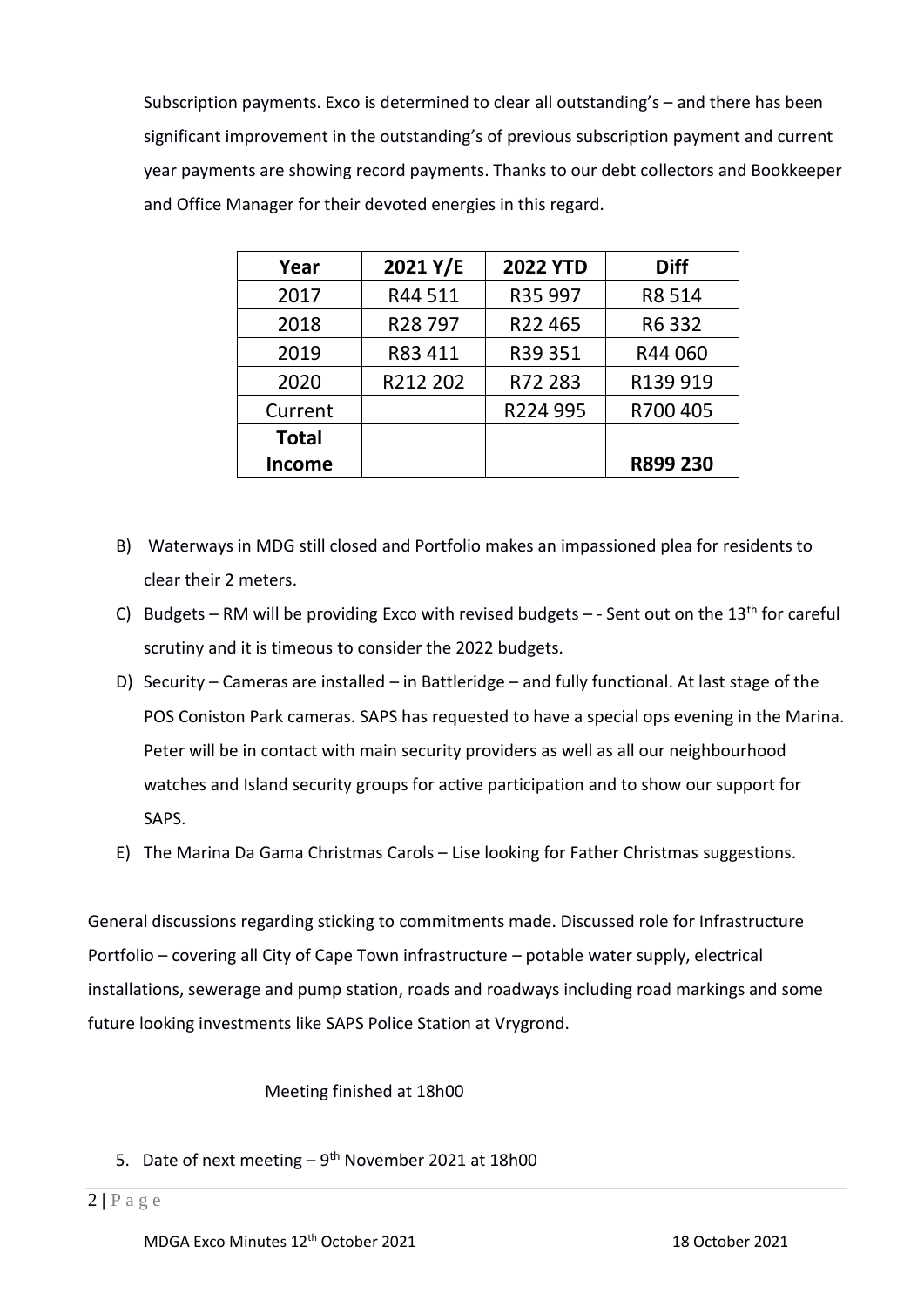## **PORTFOLIO REPORTS – 12 October 2021**

| З       |
|---------|
| 3       |
| 3       |
| 3       |
| $3 - 4$ |
| 4       |
| 4-9     |
|         |

# **TREASURER, COMPLIANCE AND LEGAL – THARWAH DAVIDS**

## **Bank Balances: as at 08/10/2021**

| Cheque A/c       | R | 24.817.84      |
|------------------|---|----------------|
| Archcom A/c      |   | R 332,486.75   |
| Money Market A/c |   | R 758,009.43   |
| Total            |   | R 1,115,314.02 |

#### **ARCHCOM – PAUL HIGGINS**

Archcom meeting was held on Thursday, 23 09 2021 attended by Gordon Hart and me.

Three new plans were submitted, and two plans were approved. One submission, an as-built drawing of unapproved/illegal alterations, needs to verified as to be correct before our consent will be given.

No objection to one departure was dealt with.

## **STANDARDS – GRAHAM BARRATT**

- $\bullet$  Edits 5
- Resolved  $-2$
- Additions 8

## **COMMUNICATIONS – PATRICK McKENNA**

The latest analytics report from Janine Avery at 5Star Stories includes very encouraging figures, with record number of visitors to our online channels. We also continue to attract advertisers. Work is underway on producing the welcome booklet for new residents. This will also include advertising and we are working to attract local businesses to advertise. We hope to produce the booklet by mid-November, hopefully before.

## **WATERWAYS – NICK BODE**

**Mutual Respect** is required in any community living so close to each other. The waterways are here for all to enjoy, after all, that's why we chose to live here. Having said that, some residents see things, sadly, differently about the waterways.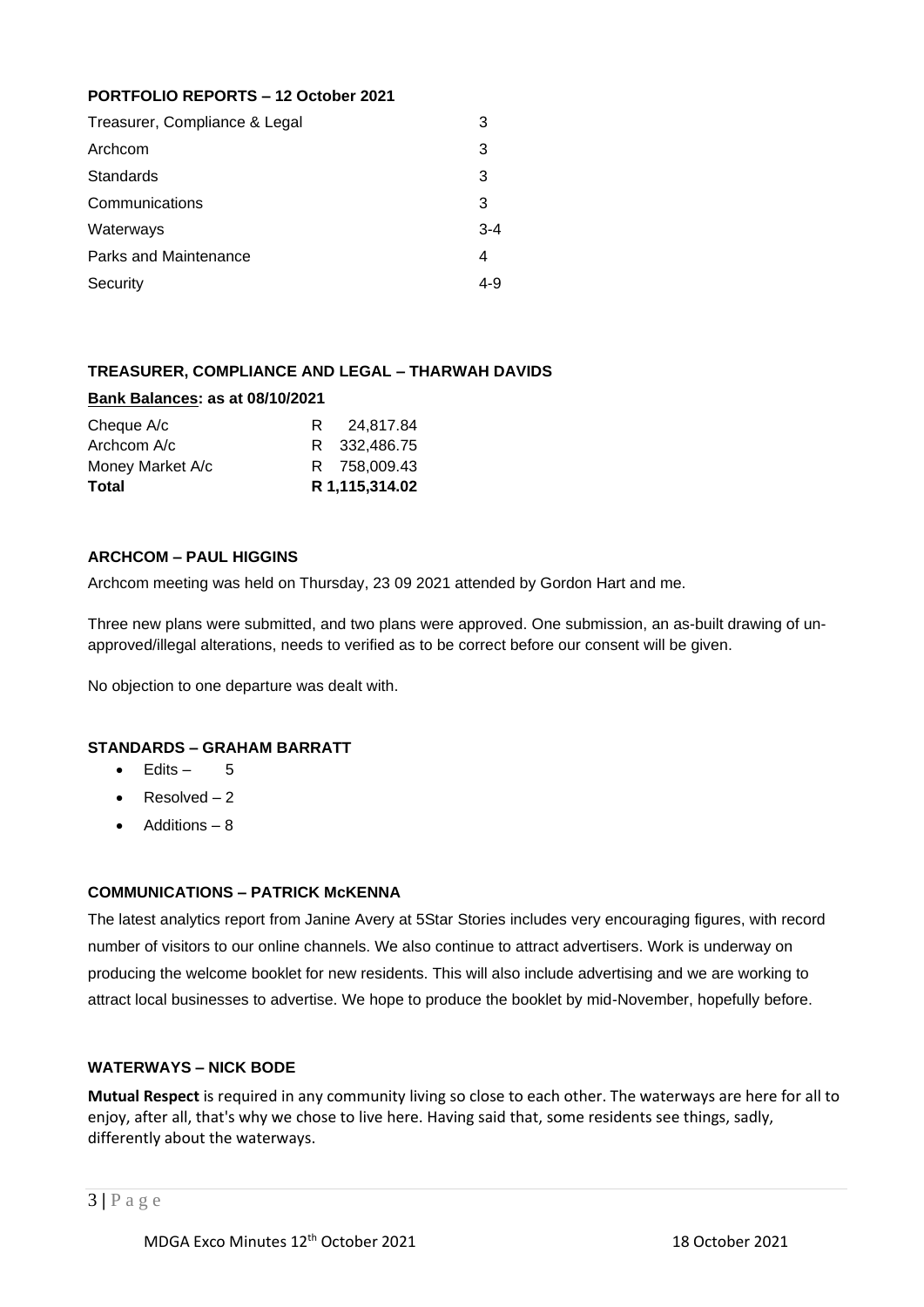Last month was the first opportunity, over the long weekend, for some residents to rent out their property to make some extra money. After a hard covid lockdown, we should be happy for them that they have this opportunity again. Here is where **mutual respect** comes in, sound travels very easily over water and as the owner, it is your responsibility to inform your guest about this. If you don't want the local law enforcement to visit your guests and shut down the party, then let them know how easily sound travels over the water and that **mutual respect** is required towards your neighbours, that is if you want to keep renting out your property.

On our ERF it clearly shows that we as residents own the first 2m of the waterways. It is your responsibility to keep this area clean and clear. Sadly a lot of residents do almost next to nothing and almost everyone I've spoken to says it's because nobody else is doing it so why should they. I must give a huge thank you to the residents that understand the importance of removing the algae and harvesting the weed. This year we are experiencing some of the highest levels of nutrients in the vlei that have ever been recorded due to all the sewage spills. The council has done their best to keep the mouth open and clear to "flush" this nutrient-rich water out as much as possible. You would have been able to see this clearly over the last month by the huge fluctuation of the water height in the vlei. This was made possible by the massively successful removal of tons of sand in the channel towards the mouth.

We need to have **mutual respect** for all users of the waterway and harvest the algae and weed. By removing it before it dies, it does not stink and it prevents it from adding to the already existing nutrient problem that we have in the water.

The Marina da Gama Association has already begun to fund the removal of algae in problematic areas, if you know of a particular area that needs help please email or call the office to get someone out to see what we can do. With the Kingfisher currently broken we are all going to be having a long summer just like last year. And with lots of **mutual respect** and with a clear understanding of how important it is for everyone to harvest as much as possible we will get through this till our new weed harvester arrives early next year!

# **PARKS AND MAINTENANCE – LISE CARSWELL**

Parks and Gardens

- A very successful Marina Open Gardens went ahead on 3 October. Thank you to Valerie Benson for organising it and to all the gardeners for opening up their beautiful gardens to residents.
- With summer on its way, there have been many discussions about water. We have been getting quotes for well points for Eastlake Island and Park Island.
- A resident on Canon Island has offered to use his well-point to water the main park area.
- Thank you to Margaret Richings for the donation of plants and cuttings which were distributed through the parks.
- Reed maintenance is ongoing, especially in Eastlake Drive and De Lille. If any resident has a clever solution of how to clear reeds, please let us know. It is time consuming and back=breaking work.
- NOTICE: children have been climbing on the roof of the substation and storerooms on Eastlake Island. This is extremely dangerous. Please speak to your kids and tell them not to do so.

## **SECURITY – PETER ALLEN**

Herewith the DBS Crime Stats for September 2021

|            |            |            |          |       |     | Suspect opened closed but not locked gate and stole |
|------------|------------|------------|----------|-------|-----|-----------------------------------------------------|
|            |            |            |          |       |     | Toolbox and Hacksaw out of garage. Suspect caught   |
|            |            |            |          |       |     | on PGD with stolen property. Was seen by CCTV and   |
| Fishermans | Fishermans |            |          |       | Yes | officers were informed to investigate. Case opened; |
| Quay       | Quav       | <b>HBT</b> | 20.09.21 | 11h16 |     | Muizenberg   suspect handed over to SAPS.           |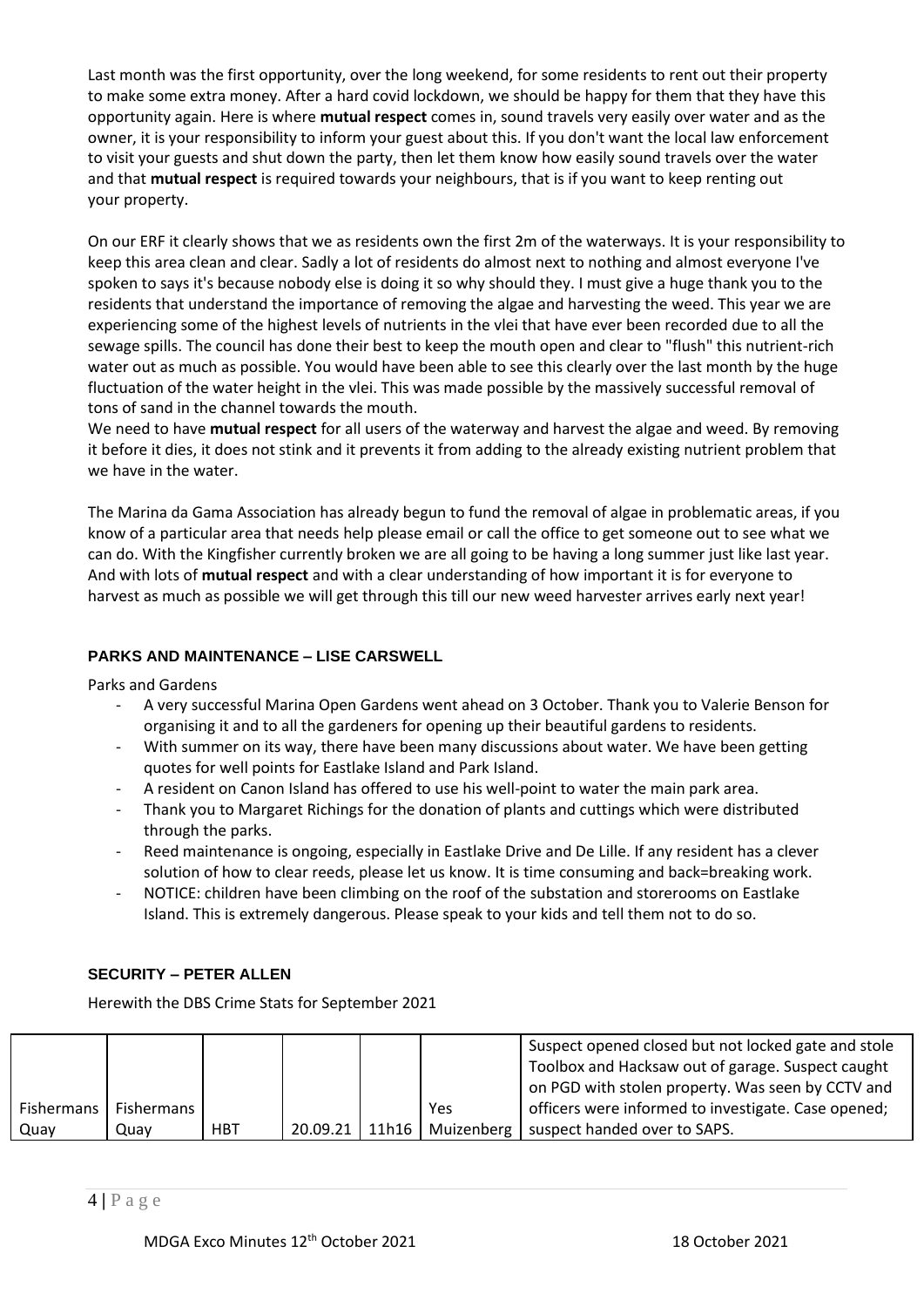|                 | <b>Dabchick</b> | ATT HB<br>AND |          |       |     | Suspect was seen by resident in her back<br>yard(waterside) attempting to steal a bird feeder. She<br>shouted at him and he ran away. He was caught in<br>East Lake Dr by DBS. Because no case was opened,<br>SAPS only profiled him. No outstanding warrants |
|-----------------|-----------------|---------------|----------|-------|-----|---------------------------------------------------------------------------------------------------------------------------------------------------------------------------------------------------------------------------------------------------------------|
| <b>Dabchick</b> | Quav            | <b>THEFT</b>  | 27.09.21 | 16h25 | No. | against him. he was released by SAPS.                                                                                                                                                                                                                         |

LPR alerts for the month of September 2021

|            |             |             | <b>LPR CAMERA</b> | <b>VEHICLE</b>     |              |                |                          |
|------------|-------------|-------------|-------------------|--------------------|--------------|----------------|--------------------------|
| <b>DAY</b> | <b>DATE</b> | <b>TIME</b> | <b>LOCATION</b>   | <b>DESCRIPTION</b> | <b>CRIME</b> | <b>MESSAGE</b> | <b>OUTCOME</b>           |
|            |             |             | Eastlake          |                    |              | Monitor, SAPS  |                          |
|            |             |             | Island Way/       | Maroon             | <b>Drug</b>  | Stop if Crime  | Out of area before       |
| Wednesday  | 01/09/2021  | 13h20       | Eastlake Dr       | Audi A3            | Dealing      | or Suspicious  | vehicle arrived          |
|            |             |             |                   |                    |              | Monitor, SAPS  |                          |
|            |             |             | Battle Ridge/     | Maroon             | <b>Drug</b>  | Stop if Crime  | Followed till out of the |
| Thursday   | 02/09/2021  | 12h42       | The Row           | Audi A3            | Dealing      | or Suspicious  | area                     |
|            |             |             |                   |                    |              | Monitor, SAPS  |                          |
|            |             |             | Cannon Island/    | Maroon             | <b>Drug</b>  | Stop if Crime  | Followed till out of the |
| Thursday   | 02/09/2021  | 12h44       | Eastlake Dr       | Audi A3            | Dealing      | or Suspicious  | area                     |
|            |             |             | Eastlake          |                    |              | Monitor, SAPS  |                          |
|            |             |             | Island Way/       | Maroon             | <b>Drug</b>  | Stop if Crime  | Followed till out of the |
| Thursday   | 02/09/2021  | 12h53       | Eastlake Dr       | Audi A3            | Dealing      | or Suspicious  | area                     |
|            |             |             |                   |                    |              | Monitor, SAPS  |                          |
|            |             |             | Cannon Island/    | Maroon             | <b>Drug</b>  | Stop if Crime  | Followed till out of the |
| Thursday   | 02/09/2021  | 17h59       | Eastlake Dr       | Audi A3            | Dealing      | or Suspicious  | area                     |
|            |             |             | Eastlake          |                    |              | Monitor, SAPS  |                          |
|            |             |             | Island Way/       | Maroon             | <b>Drug</b>  | Stop if Crime  | Followed till out of the |
| Thursday   | 02/09/2021  | 17h59       | Eastlake Dr       | Audi A3            | Dealing      | or Suspicious  | area                     |
|            |             |             |                   |                    |              | Monitor, SAPS  |                          |
|            |             |             | Park Island/      | Maroon             | <b>Drug</b>  | Stop if Crime  | Followed till out of the |
| Thursday   | 02/09/2021  | 18h01       | Eastlake Dr       | Audi A3            | Dealing      | or Suspicious  | area                     |
|            |             |             |                   |                    |              | Monitor, SAPS  |                          |
|            |             |             | Park Island/      | Maroon             | <b>Drug</b>  | Stop if Crime  | Followed till out of the |
| Thursday   | 02/09/2021  | 18h02       | Eastlake Dr       | Audi A3            | Dealing      | or Suspicious  | area                     |
|            |             |             |                   |                    |              | Monitor, SAPS  |                          |
|            |             |             | Battle Ridge/     | Maroon             | <b>Drug</b>  | Stop if Crime  | Out of area before       |
| Friday     | 03/09/2021  | 12h37       | Eastlake Dr       | Audi A3            | Dealing      | or Suspicious  | vehicle arrived          |
|            |             |             |                   |                    |              | Monitor, SAPS  |                          |
|            |             |             | Park Island/      | Maroon             | <b>Drug</b>  | Stop if Crime  | Followed till out of the |
| Friday     | 03/09/2021  | 14h19       | Eastlake Dr       | Audi A3            | Dealing      | or Suspicious  | area                     |
|            |             |             |                   |                    |              | Monitor, SAPS  |                          |
|            |             |             | Cannon Island/    | Maroon             | Drug         | Stop if Crime  | Followed till out of the |
| Friday     | 03/09/2021  | 14h21       | Eastlake Dr       | Audi A3            | Dealing      | or Suspicious  | area                     |
|            |             |             |                   |                    |              | Monitor, SAPS  |                          |
|            |             |             | Battle Ridge/     | Maroon             | <b>Drug</b>  | Stop if Crime  | Followed till out of the |
| Friday     | 03/09/2021  | 14h22       | Eastlake Dr       | Audi A3            | Dealing      | or Suspicious  | area                     |
|            |             |             |                   |                    |              | Monitor, SAPS  |                          |
|            |             |             | Cannon Island/    | Maroon             | Drug         | Stop if Crime  | Out of area before       |
| Friday     | 03/09/2021  | 14h40       | Eastlake Dr       | Audi A3            | Dealing      | or Suspicious  | vehicle arrived          |
|            |             |             |                   |                    |              | Monitor, SAPS  |                          |
|            |             |             | Cannon Island/    | Maroon             | <b>Drug</b>  | Stop if Crime  | Out of area before       |
| Friday     | 03/09/2021  | 15h58       | Eastlake Dr       | Audi A3            | Dealing      | or Suspicious  | vehicle arrived          |
|            |             |             |                   |                    |              |                |                          |

5 **|** P a g e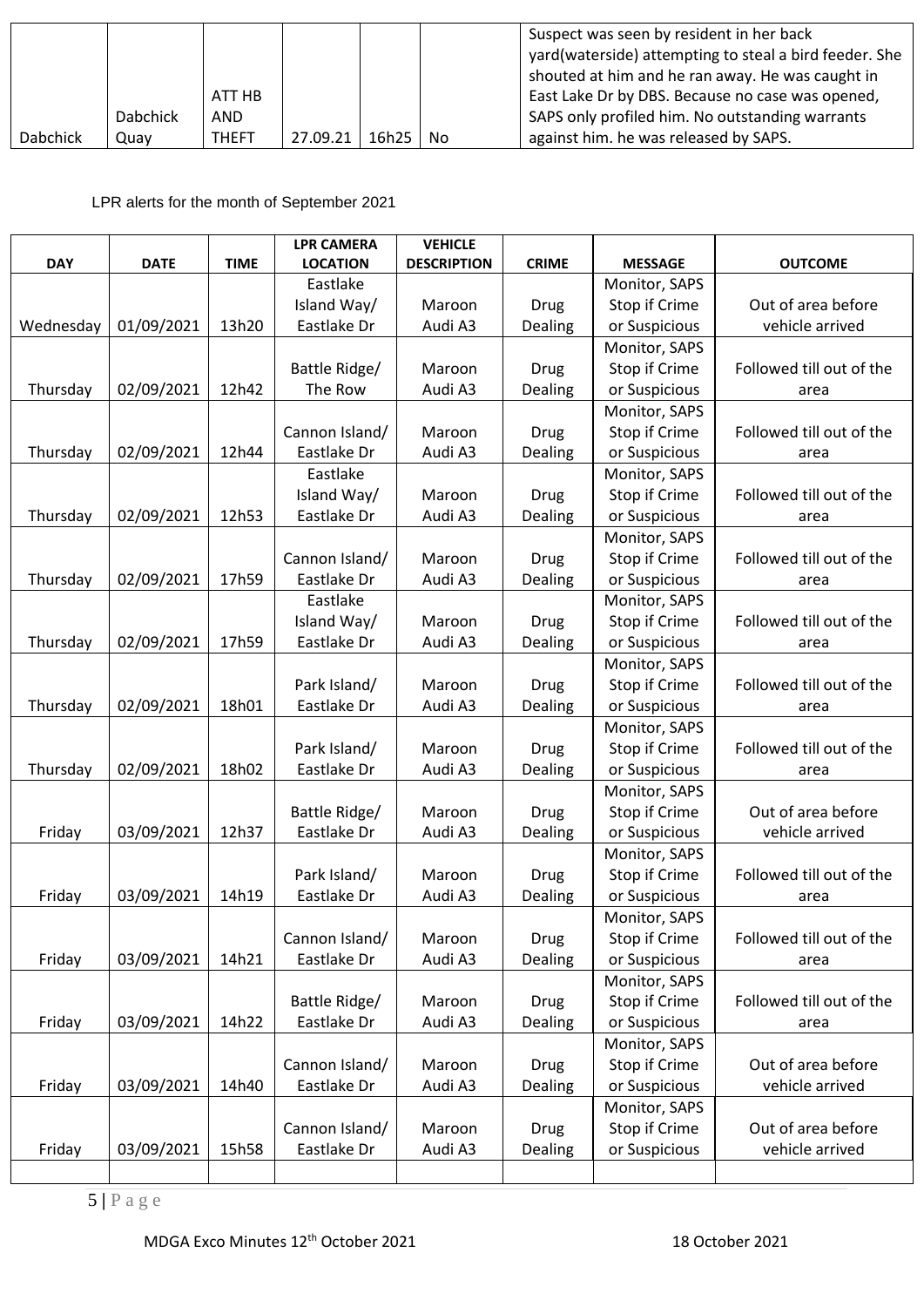|           |            |       |                 |             |             | Monitor, SAPS    |                                                       |
|-----------|------------|-------|-----------------|-------------|-------------|------------------|-------------------------------------------------------|
|           |            |       | Oudevlei/       | Maroon      | Drug        | Stop if Crime    | Followed till out of the                              |
| Saturday  | 04/09/2021 | 13h56 | Eastlake Dr     | Audi A3     | Dealing     | or Suspicious    | area                                                  |
|           |            |       |                 |             |             | Monitor, SAPS    |                                                       |
|           |            |       | Oudevlei/       | Maroon      | Drug        | Stop if Crime    | Followed till out of the                              |
| Saturday  | 04/09/2021 | 13h59 | Eastlake Dr     | Audi A3     | Dealing     | or Suspicious    | area                                                  |
|           |            |       |                 |             |             | Monitor, SAPS    |                                                       |
|           |            |       | Battle Ridge/   | Gold Toyota | Drug        | Stop if Crime    | Out of area before                                    |
| Sunday    | 05/09/2021 | 15h04 | Eastlake Dr     | Corolla     | Dealing     | or Suspicious    | vehicle arrived                                       |
|           |            |       |                 |             |             | Monitor, SAPS    |                                                       |
|           |            |       | Park Island/    | Maroon      | Drug        | Stop if Crime    | Followed till out of the                              |
| Sunday    | 05/09/2021 | 16h51 | Eastlake Dr     | Audi A3     | Dealing     | or Suspicious    | area                                                  |
|           |            |       |                 |             |             | Monitor, SAPS    |                                                       |
|           |            |       | Park Island/    | Maroon      | Drug        | Stop if Crime    | Followed till out of the                              |
| Sunday    | 05/09/2021 | 17h07 | Eastlake Dr     | Audi A3     | Dealing     | or Suspicious    | area                                                  |
|           |            |       |                 |             |             | Monitor, SAPS    |                                                       |
|           |            |       | Park Island/    | Maroon      | Drug        | Stop if Crime    | Followed till out of the                              |
| Sunday    | 05/09/2021 | 17h09 | Eastlake Dr     | Audi A3     | Dealing     | or Suspicious    | area                                                  |
|           |            |       |                 |             |             | Monitor, SAPS    |                                                       |
|           |            |       | Park Island/    | Maroon      | Drug        | Stop if Crime    | Followed till out of the                              |
| Sunday    | 05/09/2021 | 17h21 | Eastlake Dr     | Audi A3     | Dealing     | or Suspicious    | area                                                  |
|           |            |       |                 |             |             | Monitor, SAPS    |                                                       |
|           |            |       | Park Island/    | Maroon      | Drug        | Stop if Crime    | Followed till out of the                              |
| Sunday    | 05/09/2021 | 17h25 | Eastlake Dr     | Audi A3     | Dealing     | or Suspicious    | area                                                  |
|           |            |       |                 |             |             | Monitor, SAPS    |                                                       |
|           |            |       | Cannon Island/  | Silver VW   | Drug        | Stop if Crime    | Out of area before                                    |
| Monday    | 06/09/2021 | 08h11 | Eastlake Dr     | Polo        | Dealing     | or Suspicious    | vehicle arrived                                       |
|           |            |       | Eastlake        |             |             | Monitor, SAPS    |                                                       |
|           |            |       | Island Way/     | Silver VW   | Drug        | Stop if Crime    | Out of area before                                    |
| Monday    | 06/09/2021 | 08h17 | Eastlake Dr     | Polo        | Dealing     | or Suspicious    | vehicle arrived                                       |
|           |            |       | Eastlake Island |             |             | Monitor, SAPS    |                                                       |
|           |            |       | Way/            | Silver VW   | Drug        | Stop if Crime    | Out of area before                                    |
| Monday    | 06/09/2021 | 14h00 | Eastlake Dr     | Polo        | Dealing     | or Suspicious    | vehicle arrived                                       |
|           |            |       |                 |             |             | Monitor, SAPS    |                                                       |
|           |            |       | Cannon Island/  | Silver VW   | <b>Drug</b> | Stop if Crime    | Out of area before                                    |
| Tuesday   | 07/09/2021 | 07h56 | Eastlake Dr     | Polo        | Dealing     | or Suspicious    | vehicle arrived                                       |
|           |            |       | Eastlake        |             |             | Monitor, SAPS    |                                                       |
|           |            |       | Island Way/     | Silver VW   | Drug        | Stop if Crime    | Out of area before                                    |
| Tuesday   | 07/09/2021 | 12h50 | Eastlake Dr     | Polo        | Dealing     | or Suspicious    | vehicle arrived                                       |
|           |            |       | Battle Ridge/   |             | Not         | <b>SAPS Stop</b> | Out of area before                                    |
| Wednesday | 08/09/2021 | 15h55 | The Row         | White Golf  | Registered  | Search, Profile  | vehicle arrived                                       |
|           |            |       | Cannon Island/  |             | Not         | <b>SAPS Stop</b> | Out of area before                                    |
| Wednesday | 08/09/2021 | 15h56 | Eastlake Dr     | White Golf  | Registered  | Search, Profile  | vehicle arrived                                       |
|           |            |       |                 |             |             |                  | As per the driver of this                             |
|           |            |       |                 |             |             |                  | vehicle, he was hi-jacked                             |
|           |            |       |                 |             |             |                  |                                                       |
|           |            |       |                 |             |             |                  | not long ago and got the<br>vehicle back recently. He |
|           |            |       | Battle Ridge/   |             | <b>Not</b>  | <b>SAPS Stop</b> | must still put vehicle on                             |
|           |            | 10h42 | The Row         | White Golf  |             |                  |                                                       |
| Thursday  | 09/09/2021 |       |                 |             | Registered  | Search, Profile  | his name again.                                       |
|           |            |       |                 |             |             |                  | As per the driver of this                             |
|           |            |       |                 |             |             |                  | vehicle, he was hi-jacked                             |
|           |            |       |                 |             |             |                  | not long ago and got the                              |
|           |            |       |                 |             | <b>Not</b>  |                  | vehicle back recently. He                             |
|           |            |       | Battle Ridge/   |             |             | <b>SAPS Stop</b> | must still put vehicle on                             |
| Thursday  | 09/09/2021 | 11h19 | The Row         | White Golf  | Registered  | Search, Profile  | his name again.                                       |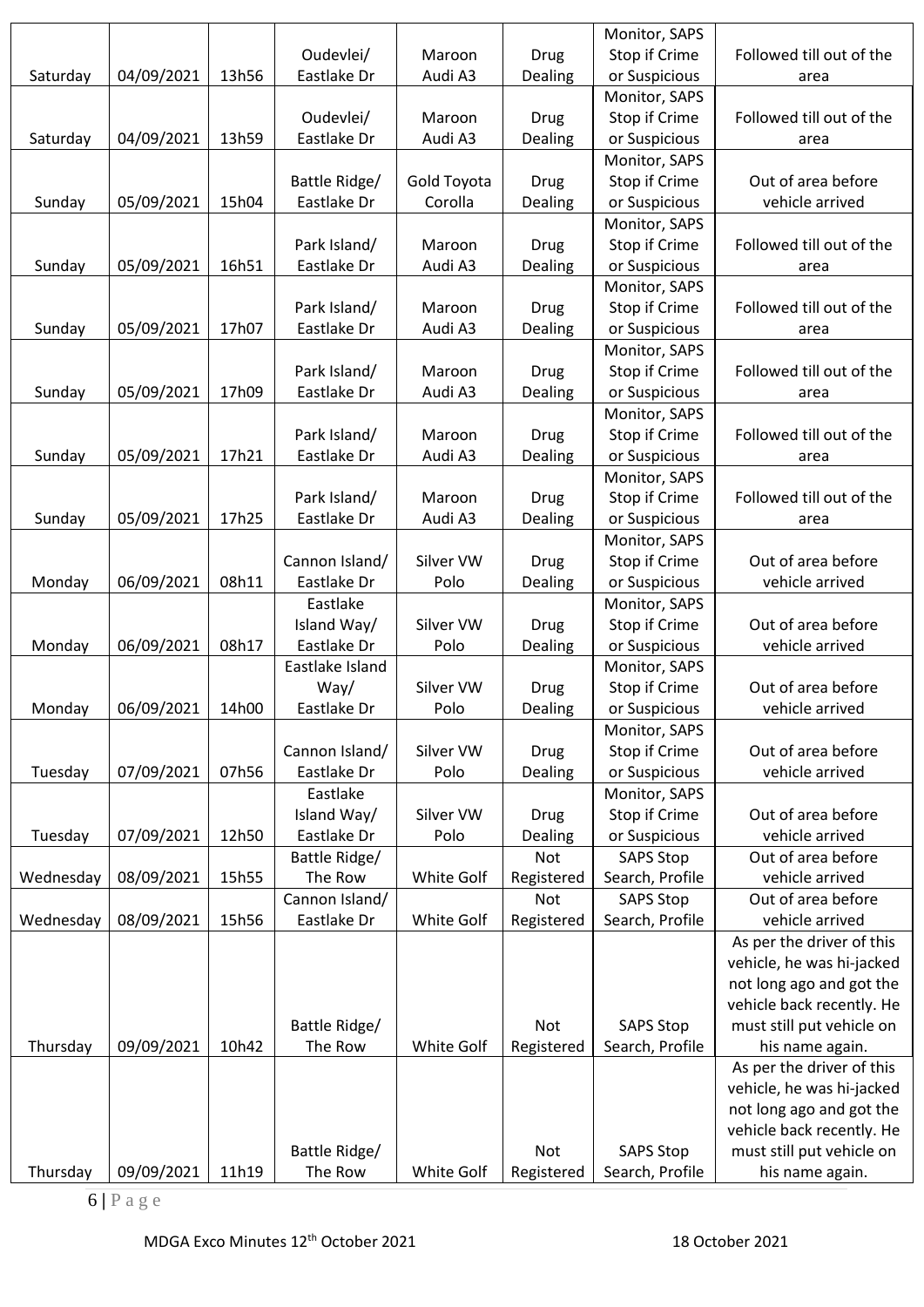|          |            |       |                |           |             | Monitor, SAPS    |                          |
|----------|------------|-------|----------------|-----------|-------------|------------------|--------------------------|
|          |            |       | Cannon Island/ | Silver VW | Drug        | Stop if Crime    | Out of area before       |
| Thursday | 09/09/2021 | 12h53 | Eastlake Dr    | Polo      | Dealing     | or Suspicious    | vehicle arrived          |
|          |            |       |                |           |             | Monitor, SAPS    |                          |
|          |            |       | Oudevlei/      | Maroon    | Drug        | Stop if Crime    | Followed till out of the |
| Thursday | 09/09/2021 | 18h49 | Eastlake Dr    | Audi A3   | Dealing     | or Suspicious    | area                     |
|          |            |       |                |           |             | Monitor, SAPS    |                          |
|          |            |       | Oudevlei/      | Maroon    | <b>Drug</b> | Stop if Crime    | Followed till out of the |
| Thursday | 09/09/2021 | 20h02 | Eastlake Dr    | Audi A3   | Dealing     | or Suspicious    | area                     |
|          |            |       |                |           |             | Monitor, SAPS    |                          |
|          |            |       | Park Island/   | Maroon    |             | Stop if Crime    | Followed till out of the |
|          |            | 20h27 | Eastlake Dr    | Audi A3   | Drug        |                  |                          |
| Thursday | 09/09/2021 |       |                |           | Dealing     | or Suspicious    | area                     |
|          |            |       |                |           |             | Monitor, SAPS    |                          |
|          |            |       | Oudevlei/      | Maroon    | Drug        | Stop if Crime    | Followed till out of the |
| Friday   | 10/09/2021 | 20h15 | Eastlake Dr    | Audi A3   | Dealing     | or Suspicious    | area                     |
|          |            |       |                |           |             | Monitor, SAPS    |                          |
|          |            |       | Oudevlei/      | Maroon    | Drug        | Stop if Crime    | Followed till out of the |
| Friday   | 10/09/2021 | 20h19 | Eastlake Dr    | Audi A3   | Dealing     | or Suspicious    | area                     |
|          |            |       |                |           |             | Monitor, SAPS    |                          |
|          |            |       | Cannon Island/ | Silver VW | Drug        | Stop if Crime    | Out of area before       |
| Friday   | 10/09/2021 | 20h25 | Eastlake Dr    | Polo      | Dealing     | or Suspicious    | vehicle arrived          |
|          |            |       | Eastlake       |           |             | Monitor, SAPS    |                          |
|          |            |       | Island Way/    | Silver VW | Drug        | Stop if Crime    | Out of area before       |
| Saturday | 11/09/2021 | 08h26 | Eastlake Dr    | Polo      | Dealing     | or Suspicious    | vehicle arrived          |
|          |            |       |                | White     |             |                  |                          |
|          |            |       | Park Island/   | Toyota    |             | <b>SAPS Stop</b> | Followed till out of the |
| Saturday | 11/09/2021 | 17h40 | Eastlake Dr    | Avanza    | Fraud       | Search, Profile  | area                     |
|          |            |       |                | White     |             |                  |                          |
|          |            |       | Park Island/   | Toyota    |             | <b>SAPS Stop</b> | Followed till out of the |
| Saturday | 11/09/2021 | 17h45 | Eastlake Dr    | Avanza    | Fraud       | Search, Profile  | area                     |
|          |            |       |                |           |             | Monitor, SAPS    |                          |
|          |            |       | Park Island/   | Maroon    | Drug        | Stop if Crime    | Followed till out of the |
| Saturday | 11/09/2021 | 18h45 | Eastlake Dr    | Audi A3   | Dealing     | or Suspicious    | area                     |
|          |            |       |                |           |             | Monitor, SAPS    |                          |
|          |            |       | Park Island/   | Maroon    | <b>Drug</b> | Stop if Crime    | Followed till out of the |
| Saturday | 11/09/2021 | 18h47 | Eastlake Dr    | Audi A3   | Dealing     | or Suspicious    | area                     |
|          |            |       |                |           |             | Monitor, SAPS    |                          |
|          |            |       | Oudevlei/      | Maroon    | Drug        | Stop if Crime    | Followed till out of the |
|          | 11/09/2021 | 18h55 | Eastlake Dr    | Audi A3   | Dealing     | or Suspicious    |                          |
| Saturday |            |       |                |           |             |                  | area                     |
|          |            |       |                |           |             | Monitor, SAPS    |                          |
|          |            |       | Oudevlei/      | Maroon    | Drug        | Stop if Crime    | Followed till out of the |
| Saturday | 11/09/2021 | 19h00 | Eastlake Dr    | Audi A3   | Dealing     | or Suspicious    | area                     |
|          |            |       |                |           |             | Monitor, SAPS    |                          |
|          |            |       | Battle Ridge/  | Maroon    | Drug        | Stop if Crime    | Followed till out of the |
| Sunday   | 12/09/2021 | 13h10 | Eastlake Dr    | Audi A3   | Dealing     | or Suspicious    | area                     |
|          |            |       |                |           |             | Monitor, SAPS    |                          |
|          |            |       | Park Island/   | Maroon    | Drug        | Stop if Crime    | Followed till out of the |
| Sunday   | 12/09/2021 | 13h35 | Eastlake Dr    | Audi A3   | Dealing     | or Suspicious    | area                     |
|          |            |       |                |           |             | Monitor, SAPS    |                          |
|          |            |       | Park Island/   | Maroon    | <b>Drug</b> | Stop if Crime    | Followed till out of the |
| Sunday   | 12/09/2021 | 13h37 | Eastlake Dr    | Audi A3   | Dealing     | or Suspicious    | area                     |
|          |            |       |                |           |             | Monitor, SAPS    |                          |
|          |            |       | Park Island/   | Maroon    | Drug        | Stop if Crime    | Out of area before       |
| Monday   |            |       |                |           |             |                  |                          |
|          | 13/09/2021 | 21h57 | Eastlake Dr    | Audi A3   | Dealing     | or Suspicious    | vehicle arrived          |

7 **|** P a g e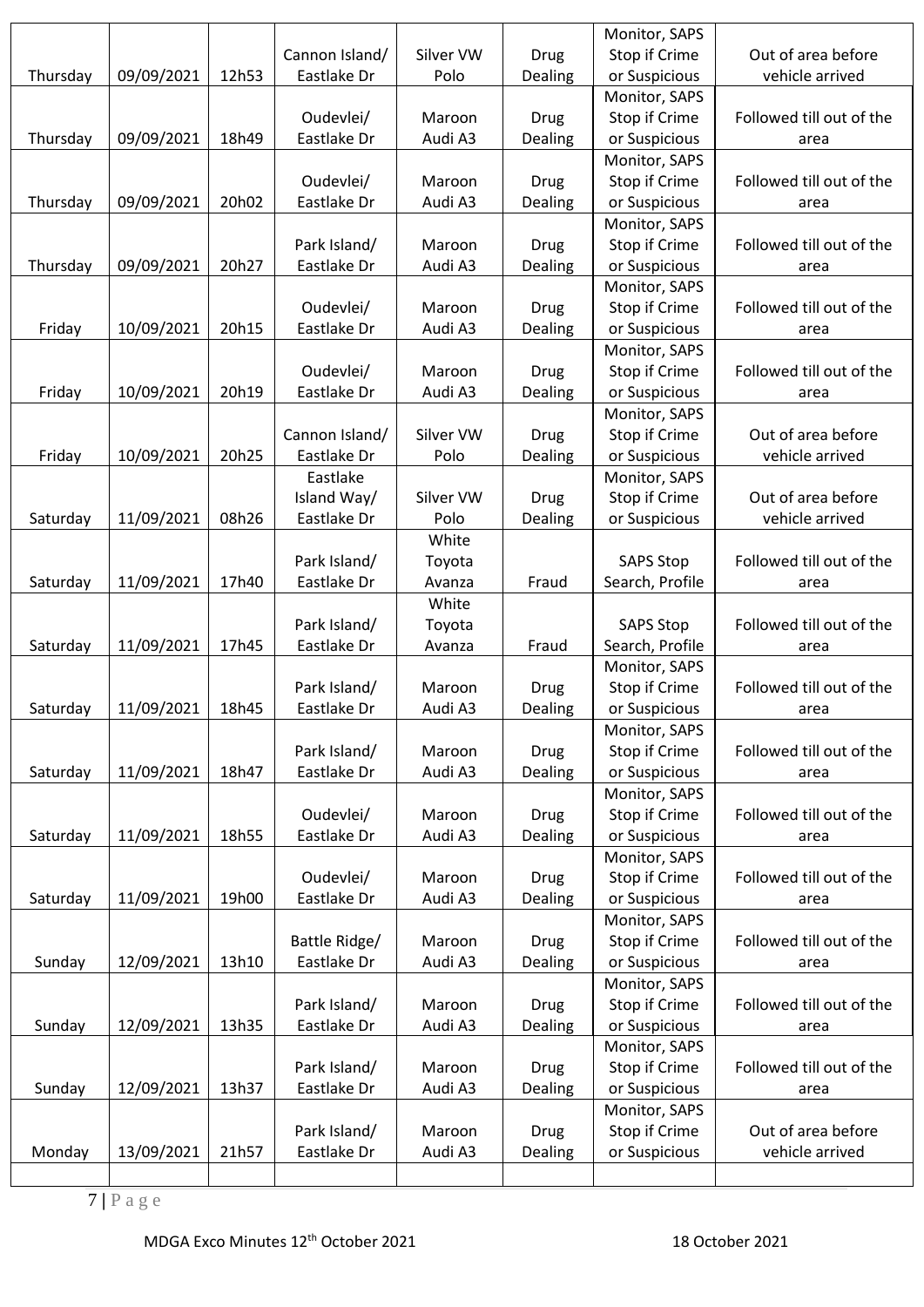| Thursday  | 16/09/2021 | 20h05 | Island Way/<br>Eastlake Dr | White VW<br>Polo | <b>Drug</b><br>Dealing | <b>SAPS Stop</b><br>Search, Profile | Out of area before<br>vehicle arrived |
|-----------|------------|-------|----------------------------|------------------|------------------------|-------------------------------------|---------------------------------------|
|           |            |       | Eastlake                   |                  |                        |                                     |                                       |
| Wednesday | 15/09/2021 | 16h27 | Eastlake Dr                | Audi A3          | Dealing                | or Suspicious                       | area                                  |
|           |            |       | Park Island/               | Maroon           | Drug                   | Stop if Crime                       | Followed till out of the              |
|           |            |       |                            |                  |                        | Monitor, SAPS                       |                                       |
| Wednesday | 15/09/2021 | 16h13 | Eastlake Dr                | Audi A3          | Dealing                | or Suspicious                       | area                                  |
|           |            |       | Park Island/               | Maroon           | Drug                   | Stop if Crime                       | Followed till out of the              |
|           |            |       |                            |                  |                        | Monitor, SAPS                       |                                       |
| Wednesday | 15/09/2021 | 16h11 | Eastlake Dr                | Audi A3          | Dealing                | or Suspicious                       | area                                  |
|           |            |       | Oudevlei/                  | Maroon           | <b>Drug</b>            | Stop if Crime                       | Followed till out of the              |
|           |            |       |                            |                  |                        | Monitor, SAPS                       |                                       |
| Wednesday | 15/09/2021 | 15h37 | Eastlake Dr                | Audi A3          | Dealing                | or Suspicious                       | area                                  |
|           |            |       | Oudevlei/                  | Maroon           | Drug                   | Stop if Crime                       | Followed till out of the              |
|           |            |       |                            |                  |                        | Monitor, SAPS                       |                                       |
| Wednesday | 15/09/2021 | 13h40 | Eastlake Dr                | Audi A3          | Dealing                | or Suspicious                       | area                                  |
|           |            |       | Park Island/               | Maroon           | <b>Drug</b>            | Stop if Crime                       | Followed till out of the              |
|           |            |       |                            |                  |                        | Monitor, SAPS                       |                                       |
| Wednesday | 15/09/2021 | 13h30 | Eastlake Dr                | Audi A3          | Dealing                | or Suspicious                       | area                                  |
|           |            |       | Park Island/               | Maroon           | Drug                   | Stop if Crime                       | Followed till out of the              |
|           |            |       |                            |                  |                        | Monitor, SAPS                       |                                       |
| Wednesday | 15/09/2021 | 13h16 | Eastlake Dr                | Audi A3          | Dealing                | or Suspicious                       | area                                  |
|           |            |       | Park Island/               | Maroon           | Drug                   | Stop if Crime                       | Followed till out of the              |
|           |            |       |                            |                  |                        | Monitor, SAPS                       |                                       |
| Wednesday | 15/09/2021 | 13h14 | Eastlake Dr                | Audi A3          | Dealing                | or Suspicious                       | area                                  |
|           |            |       | Island Way/                | Maroon           | <b>Drug</b>            | Stop if Crime                       | Followed till out of the              |
|           |            |       | Eastlake                   |                  |                        | Monitor, SAPS                       |                                       |
| Wednesday | 15/09/2021 | 13h13 | Eastlake Dr                | Audi A3          | Dealing                | or Suspicious                       | area                                  |
|           |            |       | Battle Ridge/              | Maroon           | Drug                   | Stop if Crime                       | Followed till out of the              |
|           |            |       |                            |                  |                        | Monitor, SAPS                       |                                       |
| Tuesday   | 14/09/2021 | 21h02 | Eastlake Dr                | Audi A3          | Dealing                | or Suspicious                       | vehicle arrived                       |
|           |            |       | Park Island/               | Maroon           | Drug                   | Stop if Crime                       | Out of area before                    |
|           |            |       |                            |                  |                        | Monitor, SAPS                       |                                       |
| Tuesday   | 14/09/2021 | 20h58 | Eastlake Dr                | Audi A3          | Dealing                | or Suspicious                       | vehicle arrived                       |
|           |            |       | Park Island/               | Maroon           | <b>Drug</b>            | Monitor, SAPS<br>Stop if Crime      | Out of area before                    |
| Tuesday   | 14/09/2021 | 18h37 | Eastlake Dr                | Audi A3          | Dealing                | or Suspicious                       | vehicle arrived                       |
|           |            |       | Island Way/                | Maroon           | Drug                   | Stop if Crime                       | Out of area before                    |
|           |            |       | Eastlake                   |                  |                        | Monitor, SAPS                       |                                       |
| Tuesday   | 14/09/2021 | 18h35 | Eastlake Dr                | Audi A3          | Dealing                | or Suspicious                       | vehicle arrived                       |
|           |            |       | Oudevlei/                  | Maroon           | <b>Drug</b>            | Stop if Crime                       | Out of area before                    |
|           |            |       |                            |                  |                        | Monitor, SAPS                       |                                       |
| Tuesday   | 14/09/2021 | 18h27 | Eastlake Dr                | Audi A3          | Dealing                | or Suspicious                       | vehicle arrived                       |
|           |            |       | Oudevlei/                  | Maroon           | Drug                   | Stop if Crime                       | Out of area before                    |
|           |            |       |                            |                  |                        | Monitor, SAPS                       |                                       |
| Tuesday   | 14/09/2021 | 15h52 | Eastlake Dr                | Audi A3          | Dealing                | or Suspicious                       | vehicle arrived                       |
|           |            |       | Oudevlei/                  | Maroon           | Drug                   | Stop if Crime                       | Out of area before                    |
|           |            |       |                            |                  |                        | Monitor, SAPS                       |                                       |
| Tuesday   | 14/09/2021 | 15h49 | Eastlake Dr                | Audi A3          | Dealing                | or Suspicious                       | vehicle arrived                       |
|           |            |       | Oudevlei/                  | Maroon           | Drug                   | Stop if Crime                       | Out of area before                    |
|           |            |       |                            |                  |                        | Monitor, SAPS                       |                                       |
| Monday    | 13/09/2021 | 22h00 | Eastlake Dr                | Audi A3          | Dealing                | or Suspicious                       | vehicle arrived                       |
|           |            |       | Park Island/               | Maroon           | Drug                   | Stop if Crime                       | Out of area before                    |
|           |            |       |                            |                  |                        | Monitor, SAPS                       |                                       |